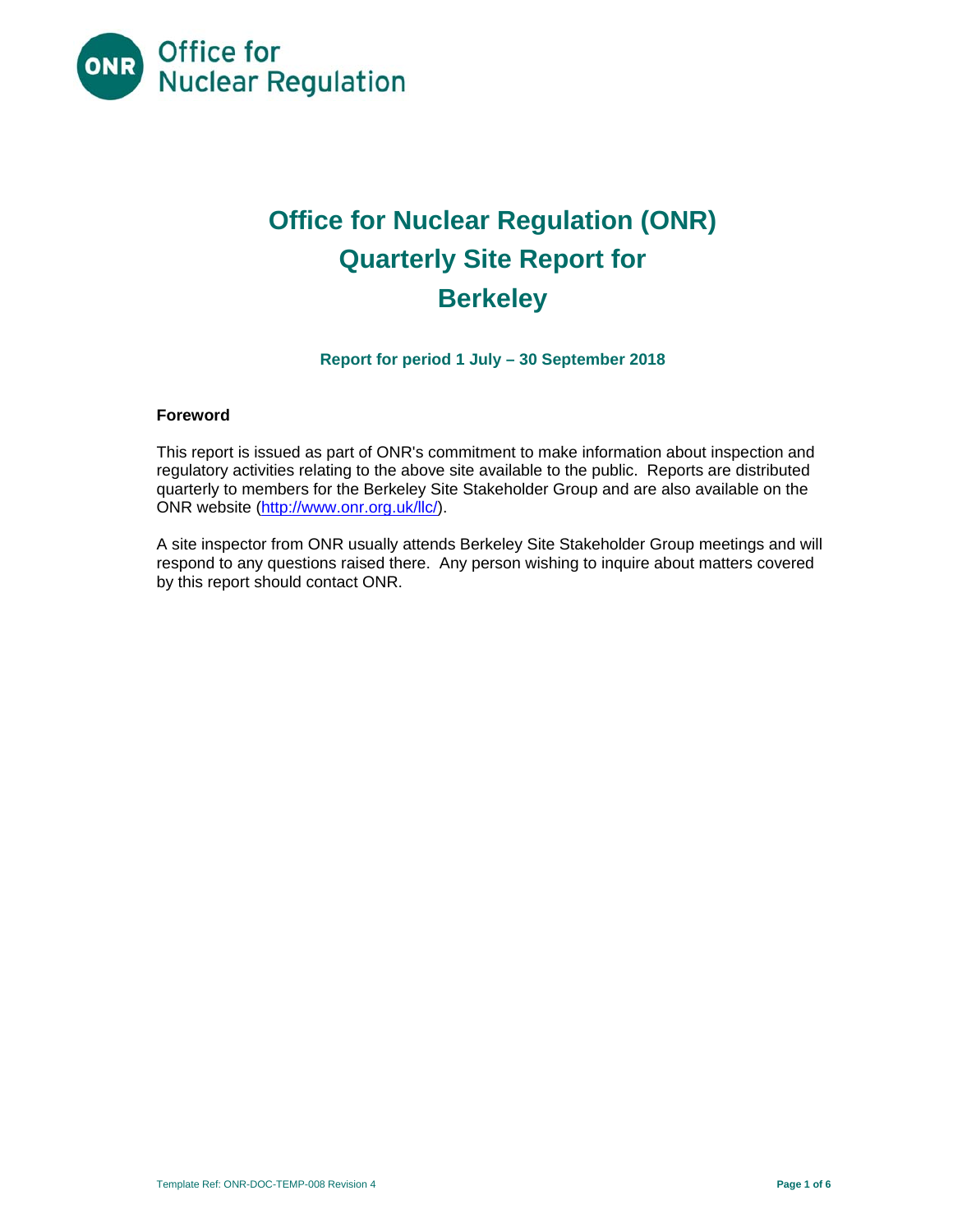# **TABLE OF CONTENTS**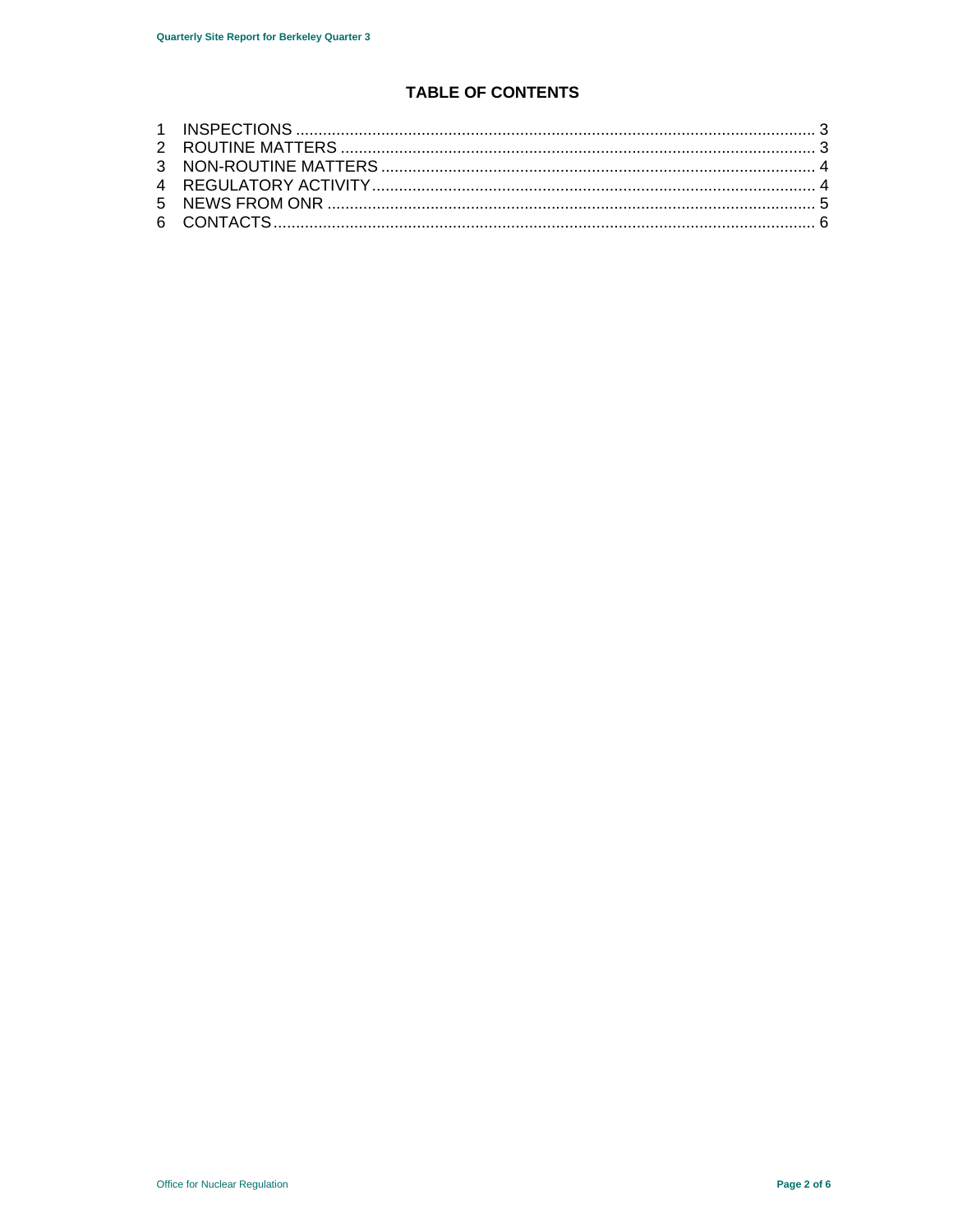#### **1 INSPECTIONS**

#### **1.1 Dates of inspection**

ONR's site inspector undertook inspections on the following dates during the quarter:

 $\blacksquare$  24-26 July 2018

### **2 ROUTINE MATTERS**

#### **2.1 Inspections**

Inspections are undertaken as part of the process for monitoring compliance with:

- The conditions attached by ONR to the nuclear site licence granted under the Nuclear Installations Act 1965 (NIA65) (as amended);
- The Energy Act 2013;
- The Health and Safety at Work Act 1974 (HSWA74); and
- Regulations made under HSWA74, for example the Ionising Radiations Regulations 1999 (IRR99) and the Management of Health and Safety at Work Regulations 1999 (MHSWR99).

The inspections entail monitoring licensee's actions on the site in relation to incidents, operations, maintenance, projects, modifications, safety case changes and any other matters that may affect safety. The licensee is required to make and implement adequate arrangements under the conditions attached to the licence in order to ensure legal compliance. Inspections seek to judge both the adequacy of these arrangements and their implementation.

In this period, routine inspections of Berkeley covered the following legal requirements:

- Licence Condition 8 *Warning Notices*.
- Licence Condition 28 *Examination, Inspection, Maintenance and Testing.*

In general, ONR judged the arrangements made and implemented by the site in response to safety requirements to be adequate in the areas inspected. In respect of Licence Condition 28, a small number of test activities included on a maintenance schedule were not fully completed within the specified intervals, and these same activities were found to not have been carried out under the control and supervision of a suitably qualified and experienced person appointed by the licensee for that purpose. ONR is satisfied that there are no nuclear safety implications associated with this compliance shortfall and with the actions taken by the licensee to prevent a recurrence. Where necessary, ONR will take formal regulatory enforcement action to ensure that appropriate remedial measures are implemented to reasonably practicable timescales.

### **2.2 Other work**

The disconnection of the Argon fire suppression system from the Berkeley vaults has undergone due process within Magnox Ltd (ML) and was judged by the licensee to be a second category modification. At this category, within Magnox Ltd's arrangements it is up to ONR to decide to intervene or not, using hold-points (or primary powers); normally ONR would not intervene at Category 2. In this instance the change has undergone a lot of scrutiny by Magnox Ltd and ONR, and Magnox Ltd has produced a safety case to disconnect the system which contends that risks have been reduced so far as is reasonably practicable. Furthermore there is precedent at Trawsfynydd in early 2017 when ONR decided that it was not necessary for Magnox Ltd to commission a similar fire suppression system to the FED vaults for the retrieval project, and a regulatory hold-point was released by ONR, thus endorsing this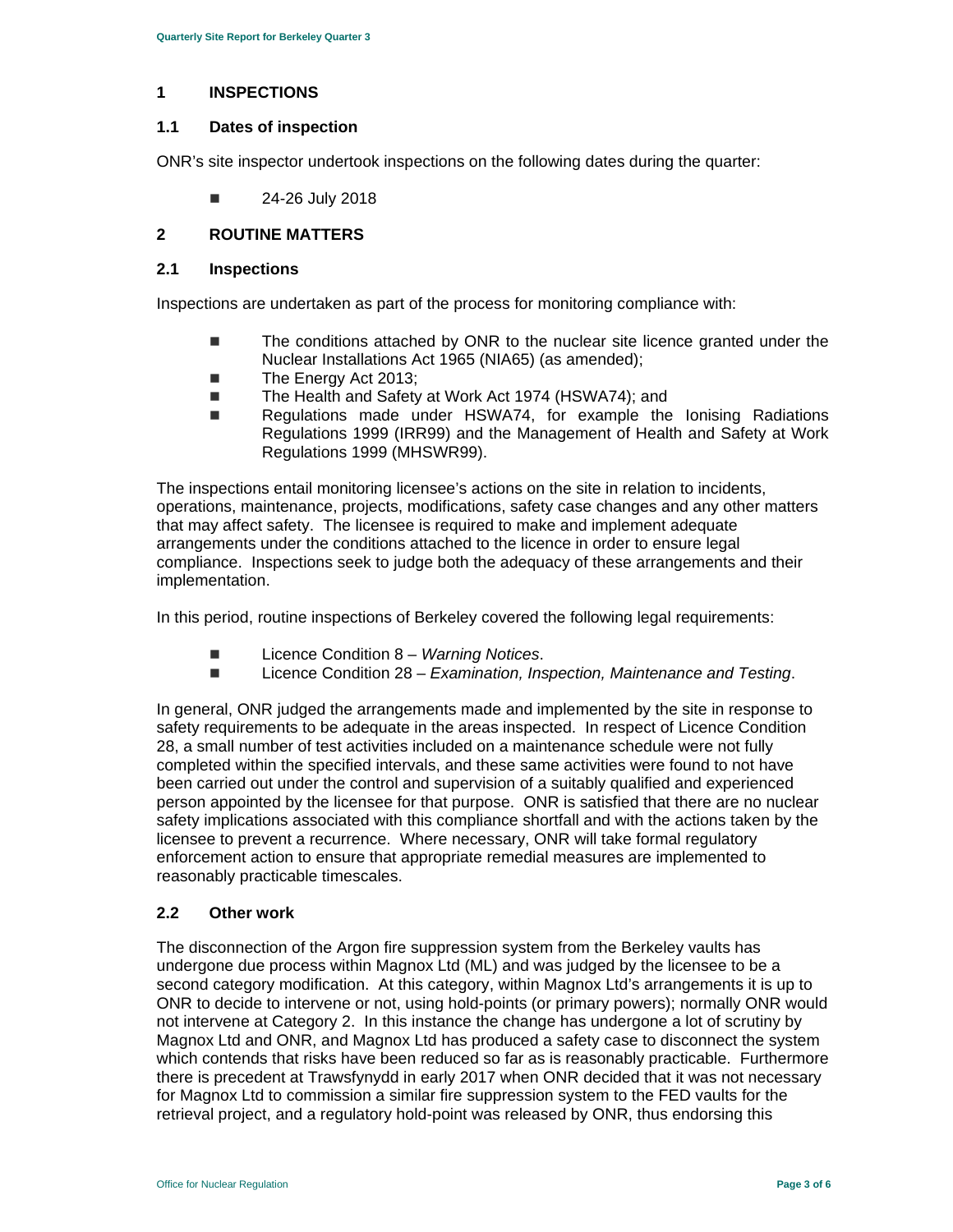position. ONR informed the site that it will not place any regulatory hold-points related to this work, and the licensee can continue to implement this modification.

ONR's site inspector met with the Trade Union safety representatives in July 2018; no safety matters were brought to the attention of ONR's inspector. The inspection of Warning Notices was conducted with the support of the safety representatives; their contribution had a positive impact upon the conduct of the inspection and its outcomes.

ONR inspectors attended Berkeley site's Annual Review of Safety in September. ONR judged that the licensee had undertaken a thorough and self-critical review of the site's nuclear safety performance over the last 12 months.

#### **3 NON-ROUTINE MATTERS**

Licensees are required to have arrangements to respond to non-routine matters and events. ONR inspectors judge the adequacy of the licensee's response, including actions taken to implement any necessary improvements.

There were no matters of significance to report during this period.

### **4 REGULATORY ACTIVITY**

ONR may issue formal documents to ensure compliance with regulatory requirements. Under nuclear site licence conditions, ONR issues regulatory documents, which either permit an activity or require some form of action to be taken; these are usually collectively termed 'Licence Instruments' (LIs), but can take other forms. In addition, inspectors may issue Enforcement Notices to secure improvements to safety.

There were no matters of significance to report during this period.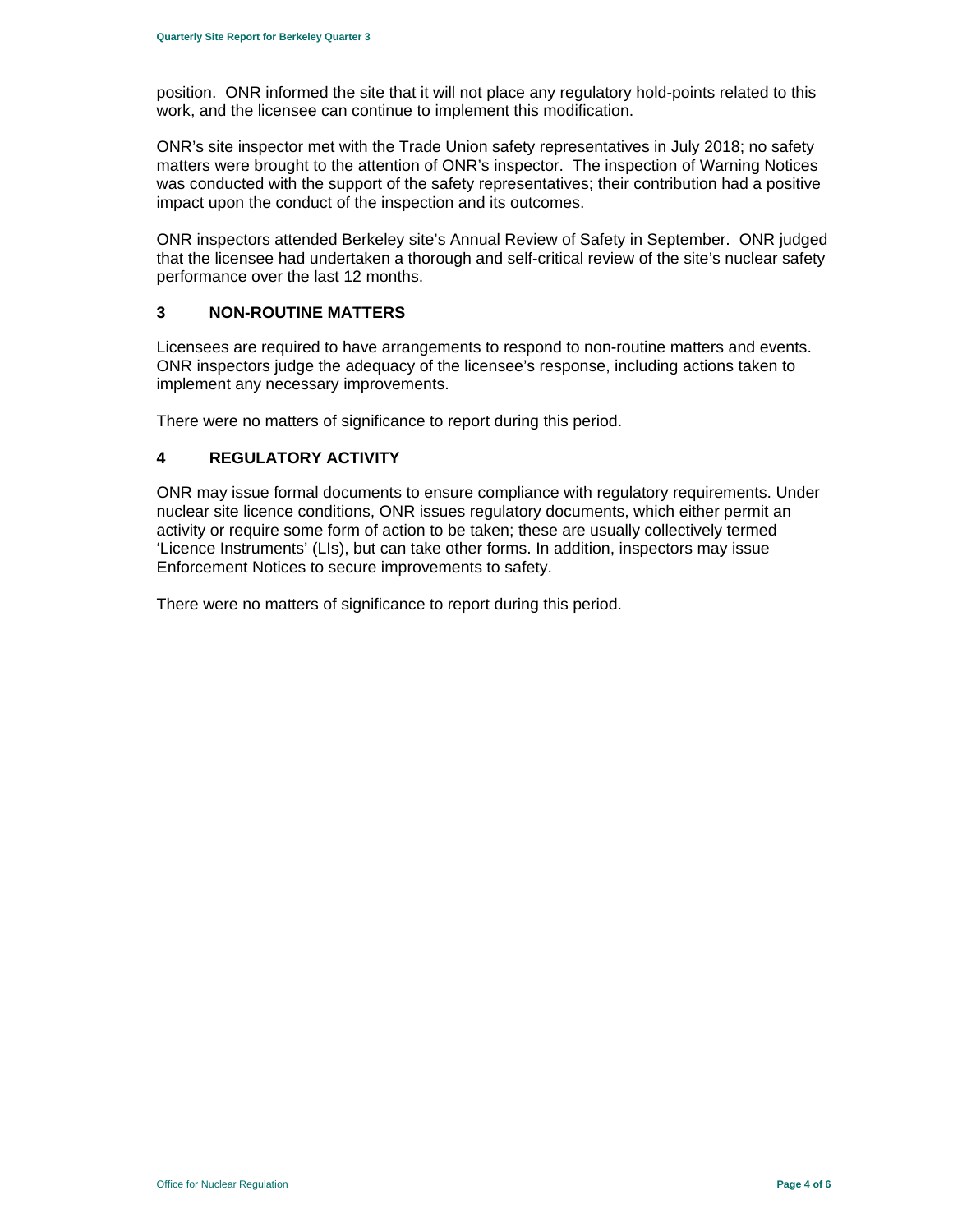#### **5 NEWS FROM ONR**

#### **5.1 Stakeholder Engagement**

In August our Chief Nuclear Inspector Mark Foy and Deputy Chief Inspector Mina Golshan, hosted a webinar for stakeholders on the outcomes of the UK report to the Joint Convention. This is a new channel of communication which we have introduced, and further webinars are planned for November and February 2019. If you would like to find out more, please contact the ONR Communications team at contact@onr.gov.uk.

The ONR/NGO engagement forum took place on 11 October in London. This is a forum to discuss strategic, cross-cutting regulatory matters. Site specific matters are normally addressed via Site Stakeholder Groups. We are always keen to engage with a range of stakeholders and groups on nuclear safety and security issues, so if you do represent a nuclear-interest Non-Governmental Organisation, and are not already involved through our forum or via a Site Stakeholder Group, then please get in touch with the ONR Communications team for further details, via contact@onr.gov.uk.

# **5.2 Regulatory News**

On 25 July we announced our decision to prosecute the Atomic Weapons Establishment for offences under Section 2 (1)\* of the Health and Safety at Work etc. Act (1974). This charge related to an electrical incident on 27 June, 2017, which resulted in injury to an AWE employee. The incident was a conventional health and safety matter and there was no radiological risk to workers or the public. At a court hearing on 18 September, AWE pleaded guilty to the charge and sentencing was adjourned until 9 November, 2018.

In a separate case brought by ONR, EDF Energy Nuclear Generation Ltd and Doosan Babcock Ltd pleaded guilty on 10 October, 2018) to offences under the Health & Safety at Work etc. Act 1974, section 3(1) and the Work at Height Regulations 2005, Regulation 4(1) respectively. The charges relate to an incident on 12 April 2017 at the Hinkley Point B nuclear power station, which resulted in a serious injury to a Doosan Babcock Ltd employee. Following a hearing at Taunton Magistrates Court, the case was committed for sentencing at Taunton Crown Court with an initial hearing date set for 16 November 2018, although this date is subject is change.

Both of these cases related to conventional, industrial-type incidents that would have been subject to regulation by the Health and Safety executive prior to ONR's creation four years ago, when we gained responsibility for such matters on licensed sites. There was no radiological risk to workers or the public.

Updates on each case will be published on our website <www.onr.org.uk>.

We have recently published our Statement of civil incidents meeting the Ministerial Reportable Criteria (MRC) reported to ONR - Q2 2018 (1 April 2018 to 30 June 2018).Full details are available on our website.

# **5.3 Corporate News**

 to addressing this issue and continues to focus on improving diversity and inclusion. In July we published our second gender pay report. The organisation-wide results show that ONR has a mean gender pay gap of 35.2%, which is wider than last year, although it is broadly similar to the rest of the UK nuclear industry and anticipated given our workforce profile, and that of the industries from which we have historically recruited. ONR is committed

Our Chief Executive, Adriènne Kelbie, has agreed a three-year contract extension, taking her term of employment to January 2022.